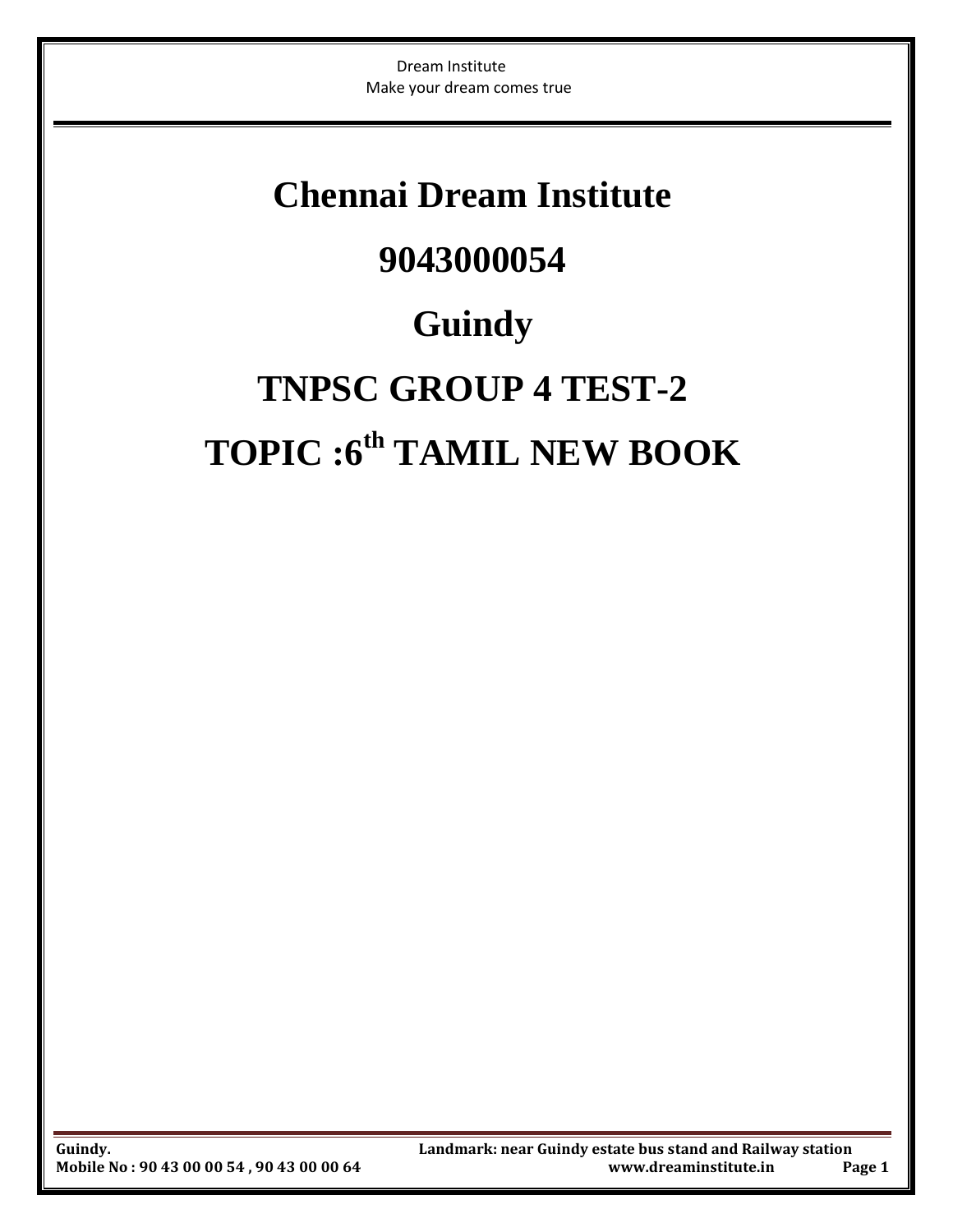| Dream Institute<br>Make your dream comes true                                                                                                                                                                                                                                                                                                |  |  |  |  |  |  |  |  |  |  |  |
|----------------------------------------------------------------------------------------------------------------------------------------------------------------------------------------------------------------------------------------------------------------------------------------------------------------------------------------------|--|--|--|--|--|--|--|--|--|--|--|
| 1. கீழ்கண்ட அடிகள் எந்த பாடலில் வந்துள்ளது ?<br>தமக்கென முயலா நோன்றாள் பிறர்க்கென<br>முயலுநர் என்மையா னே.<br>அ. திருக்குறள்<br>ஆ. புறநானூறு<br>இ. பட்டினப்பாலை<br>ஈ. அகநானூறு                                                                                                                                                                |  |  |  |  |  |  |  |  |  |  |  |
| 2. பொருந்தாது :<br>இ. நீள்நிலம்           ஈ. தேசம்<br>அ. பார்       ஆ. பூதலம்                                                                                                                                                                                                                                                                |  |  |  |  |  |  |  |  |  |  |  |
| 3. அழுக்கா அவாவெகு இன்னாச்சொல் நான்கும்<br>இக்க இயன்றது அறம் - விடுபட்ட எழுத்தை காண்க.                                                                                                                                                                                                                                                       |  |  |  |  |  |  |  |  |  |  |  |
| 4. சரியான சீரில் அமைந்த குறளை காண்க.<br>அ. ஈவதே பெறியாா்க்கு ஒன்று ஈகைமாற்று எல்லாம்<br>நீரது குறியெதிர்யை உடைத்து.<br>எஞ்ஞான்றும் யார்க்கும் என்னத்தானும் மனத்தானாம்<br>ஆ.<br>முாணாசெய் யாமை தலை.<br>இ.ஆறிவினான் ஆகுவது எண்டோ பிறிதின்நோய்<br>தந்நோய்போல் போற்றாக் கடை.<br>ஈ. ஆற்றுவாா் இகழாமை ஆற்றல் போற்றுவாா்<br>எல்லாம் போற்றுலுள் தலை. |  |  |  |  |  |  |  |  |  |  |  |
| 5. எஸ்.ராமகிருஷ்ணன் எழுதிய நூல்களில் பொருந்தாது?<br>அ. கதாவிலாசம்<br>ஆ. கோசாந்தனா<br>இ. கால் முளைத்த கதைகள்<br>ஈ. தாவரங்களின் உரையாடல்                                                                                                                                                                                                       |  |  |  |  |  |  |  |  |  |  |  |
| $\mathbf{A}$<br>B<br>$\mathsf{C}$<br>D<br>6. பொருத்துக :                                                                                                                                                                                                                                                                                     |  |  |  |  |  |  |  |  |  |  |  |
| A 3 2<br>$\overline{1}$<br>அ. பண்புப்பெயர்<br>- 1. செடி<br>$\overline{4}$                                                                                                                                                                                                                                                                    |  |  |  |  |  |  |  |  |  |  |  |
| 2. கிளை B 3 1<br>$\overline{2}$<br>ஆ. சினைப்பெயர்<br>$\overline{4}$<br>$\frac{1}{2}$ and $\frac{1}{2}$ .                                                                                                                                                                                                                                     |  |  |  |  |  |  |  |  |  |  |  |
| 3<br>$C \quad 1$<br>$\overline{2}$<br>4<br>இ. பொருட்பெயர்<br>3. செம்மை<br>$\omega_{\rm{max}}$                                                                                                                                                                                                                                                |  |  |  |  |  |  |  |  |  |  |  |
| Landmark: near Guindy estate bus stand and Railway station<br>Guindy.<br>Mobile No: 90 43 00 00 54, 90 43 00 00 64<br>www.dreaminstitute.in<br>Page 2                                                                                                                                                                                        |  |  |  |  |  |  |  |  |  |  |  |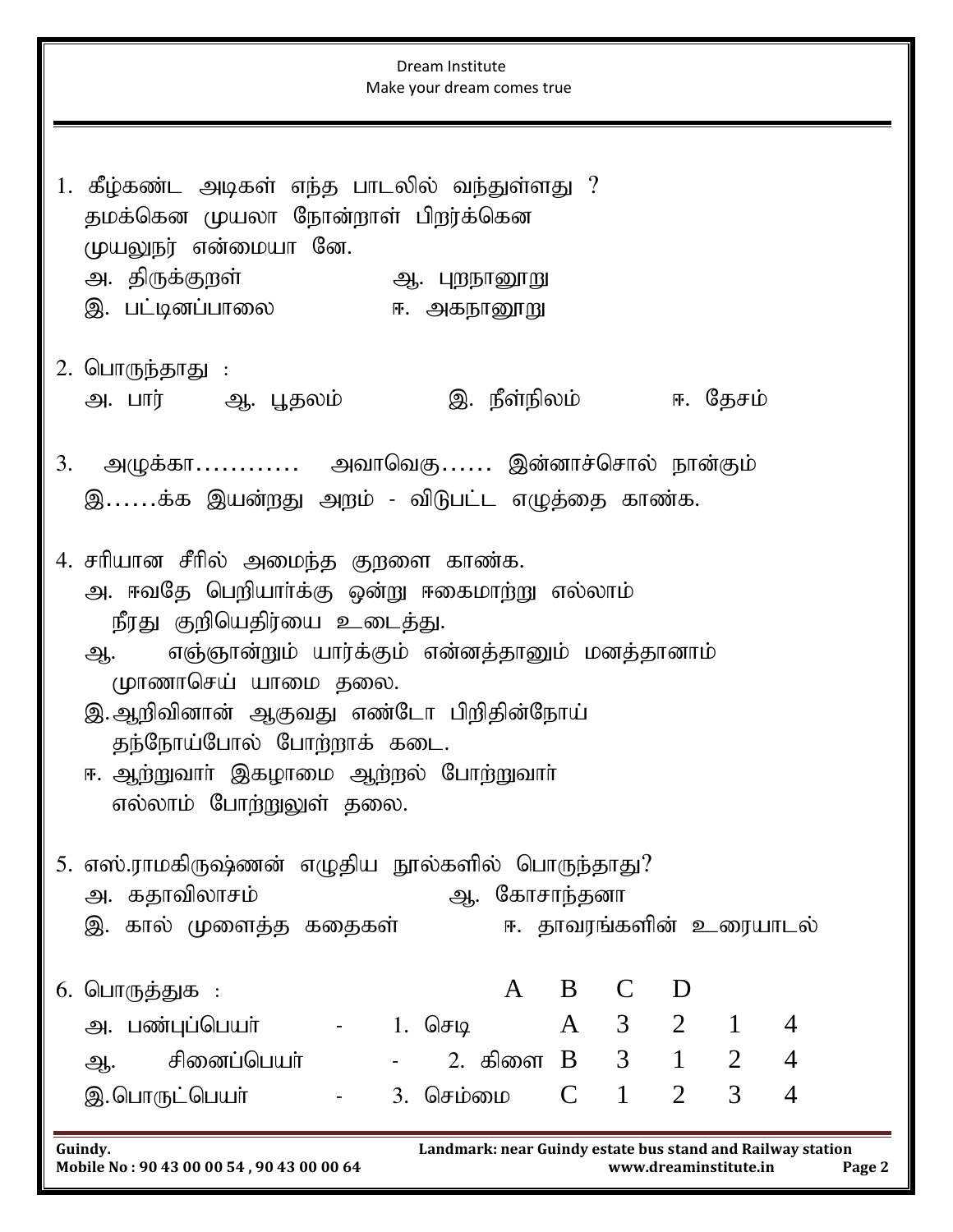| Dream Institute<br>Make your dream comes true                                                                                                                                                                                                                                                                               |  |  |  |  |  |  |  |  |
|-----------------------------------------------------------------------------------------------------------------------------------------------------------------------------------------------------------------------------------------------------------------------------------------------------------------------------|--|--|--|--|--|--|--|--|
| $\mathbf{1}$<br>3 <sup>7</sup><br>$\overline{4}$<br>2<br>ஈ. இடப்பெயர்<br>- 4. தெரு <b>D</b>                                                                                                                                                                                                                                 |  |  |  |  |  |  |  |  |
| 7. தீா்க்கதரிசி என்னும் நூலின் ஆசிரியா்?<br>அ. புவியரசு<br>ஆ. கவிமணி<br>இ. எஸ்.ராமசிருஷ்ணன்     ஈ. கலீல் ஜிப்ரான்                                                                                                                                                                                                           |  |  |  |  |  |  |  |  |
| 8. கூர் - என்ற சொல்லின் பொருள்<br>தம்உயிா்போல் எவ்வுயிரும் தானென்று தண்டருள்கூா்<br>அ. சக்திவாய்ந்த<br>ஆ. மிகுதி<br>இ. பொருள் செறிந்த     ஈ. செறிந்த<br>9. சரியான விடையை காண்க.<br>அ. அது ஒரு காலை பொழுது<br>ஆ. ஓா் இரவும் ஓர் பகலும் சோ்ந்தது ஒரு நாள்<br>இ. ஓா் அழகிய சிற்றூரில் ஒரு குளம் இருந்தது.<br>ஈ. அனைத்தும் சரி. |  |  |  |  |  |  |  |  |
| பெயா்சொல்லையும் வினைச் சொல்லையும் சாா்ந்து வரும் சொல்<br>10.<br>எனப்படும்.<br>அ. பெயர்ச்சொல்<br>ஆ. வினைச்சொல்<br>இ. இடைச்சொல்<br>ஈ. உரிச்சொல்.                                                                                                                                                                              |  |  |  |  |  |  |  |  |
| வேலுநாச்சியாா் ஐதா் அலி எந்த மொழி பேசியதால் குதிரைப்படை<br>11.<br>அனுப்பியதாக கூறப்படுகிறது.<br>அ. ஆங்கிலம்<br>ஆ. தமிழ்<br>இ. பிரெஞ்சு<br>ஈ. உருது                                                                                                                                                                          |  |  |  |  |  |  |  |  |
| சரியானது காண்க.<br>12.<br>அ. சிவகங்கை கோட்டை விஜய தசமிக்கு முதல் நாள் திறக்கப்படும்.<br>ஆ. வேலுநாச்சியாா் காலத்தில் நடுகல் நடப்பட்ட வீரப் பெண்மணி குயிலி                                                                                                                                                                    |  |  |  |  |  |  |  |  |

**Guindy. Landmark: near Guindy estate bus stand and Railway station Mobile No : 90 43 00 00 54 , 90 43 00 00 64 www.dreaminstitute.in Page 3**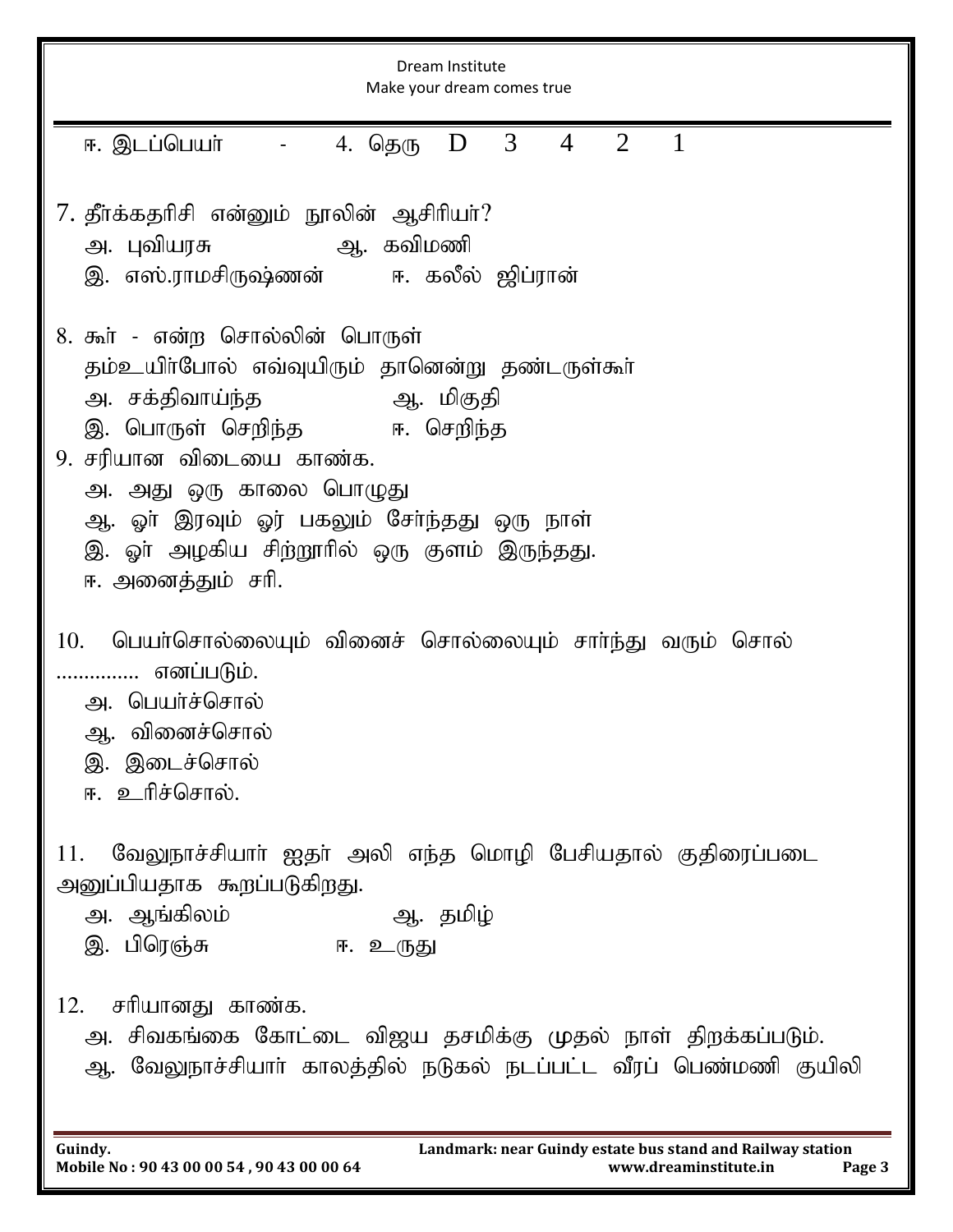| Dream Institute<br>Make your dream comes true                                                                                                                 |  |  |  |  |  |  |  |
|---------------------------------------------------------------------------------------------------------------------------------------------------------------|--|--|--|--|--|--|--|
| இ.ஐதா் அலி வேலுநாச்சியாருக்கு அனுப்பி குதிரைகாரன் எண்ணிக்கை.<br>5,000<br>ஈ. அனைத்தும் சரி.                                                                    |  |  |  |  |  |  |  |
| 13. Ferries - என்ற ஆங்கில வார்த்தைக்கு இணையான தமிழ்சொல்.<br>கலப்படம் ஆ. கடற்பயணம்<br>அ.<br>இ. பயணப்படகுகள் – ஈ. பண்டம்                                        |  |  |  |  |  |  |  |
| கீழ்க்கண்ட வார்த்தைகளில் சுட்டுதிரிபு காண்க.<br>14.<br>அ. அம்மரம் ஆ. இம்மரம்<br>இ. இப்பள்ளி ஈ. இந்தப்பள்ளி                                                    |  |  |  |  |  |  |  |
| எ,யா,ஆ,ஓ,ஏ, - இதில் முதலில் வரும் வினா எழுத்துகள் யாவை?<br>15.<br>(அ) எ, ஆ (ஆ) ஏ, ஆ<br>(இ) எ, யா<br>$(F)$ $Q_1$ , $U\Pi$                                      |  |  |  |  |  |  |  |
| வினா எழுத்தை நீக்கினால் பொருள் தரும் வினா.<br>16.<br>அ. புறவினா       ஆ.  அகவினா<br>இ. சுட்டுவினா         ஈ. அ மற்றும் ஆ                                      |  |  |  |  |  |  |  |
| 17. வணிகம் + சாத்து என்பதனைச் சேர்த்து எழுதக் கிடைக்கும் சொல்.<br>ஆ. வணிகச்சாத்து<br>அ. வணிகசாத்து<br>இ. வணிகம்சாத்து   ஈ. வணிகத்துசாத்து                     |  |  |  |  |  |  |  |
| 18. கொள்வது மிகை கொளாது<br>கொடுப்பது குறைபடாது - இப்பாடல் வரிகள் ?<br>அ. அகநானூறு<br>ஆ. புறநானூறு<br>இ. பட்டினப்பாலை     ஈ. சிலப்பதிகாரம்                     |  |  |  |  |  |  |  |
| 19. I. உமணர் போகலும் - குநற்தொகை<br>II. நடுவு நின்ற நன்னெஞ்சினோர் - அகநானூறு<br>அ. I மட்டும் சரி           ஆ. II  மட்டும் சரி<br>இ. I & II சரி ஈ. I & II தவறு |  |  |  |  |  |  |  |
| Guindy.<br>Landmark: near Guindy estate bus stand and Railway station<br>Mobile No: 90 43 00 00 54, 90 43 00 00 64<br>www.dreaminstitute.in<br>Page 4         |  |  |  |  |  |  |  |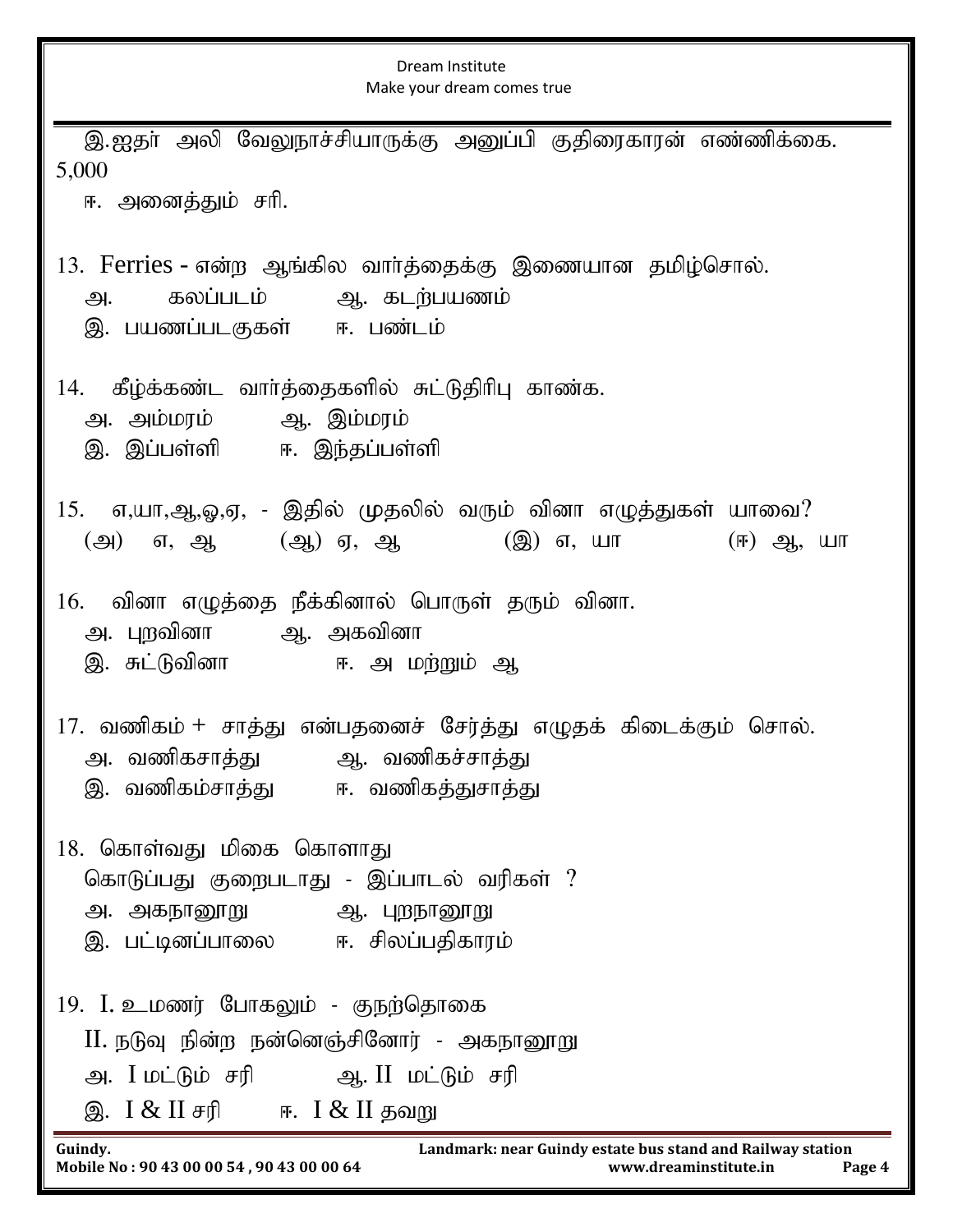Dream Institute Make your dream comes true **Guindy. Landmark: near Guindy estate bus stand and Railway station Mobile No : 90 43 00 00 54 , 90 43 00 00 64 www.dreaminstitute.in Page 5** 20. வணிகச்சாத்து என்பது அ. உள்ளுர் குழு உறுப்பினர்கள் ஆ. அயல்நாட்டு வணிகர்கள் இ. வெளியூர் செல்லும் குழு வணிகர்கள் ஈ. அனைத்தும் 21. "புதியதொரு விதி செய்வோம்"என்ற நூலின் ஆசிரியர் அ. முடியரசன் ஆ. தாராபாரதி இ. பாரதியார் ஈ. பாரதிதாசன் 22. உள்ளம் உடைமை …………………. பொருளுடைமை நில்லாது நீங்கி விடும். m. cilik M. ngUk;gad; ஆ. அரும்பயன் ஈ. உடையான் 23. சிற்பகலை எத்தனை வகைப்படும்  $\mathfrak{B}$ . 4  $\mathfrak{B}$ , 3  $\mathfrak{B}$ , 5 F. 6 24. குஜராத் மாநிலத்தின் அறுவடை திருவிழா அ. மகா சங்கராந்தி ஆ. லோரி இ. உத்தராயன் $B & C$ 25. போகிப்பண்டிகை எந்த திருவிழாவாக அந்த காலத்தில் கொண்டாடப்பட்டது ? m. gioa nghUs; ePf;Fjy; M. ,e;jpud; tpoh ,. jpUts;Stu; jpdk; <. midj;Jk; 26. கண்ணுறங்கு என்னும் சொல்லைப் பிரித்து எழுதக் கிடைப்பது …………………. அ. கண் $+$  உறங்கு ஆ. கண்ணு  $+$  உறங்கு இ. கண் + றங்கு ஈ. எதுவுமில்லை 27. ஆசாரக் கோவை பற்றி தவறானது காண்க.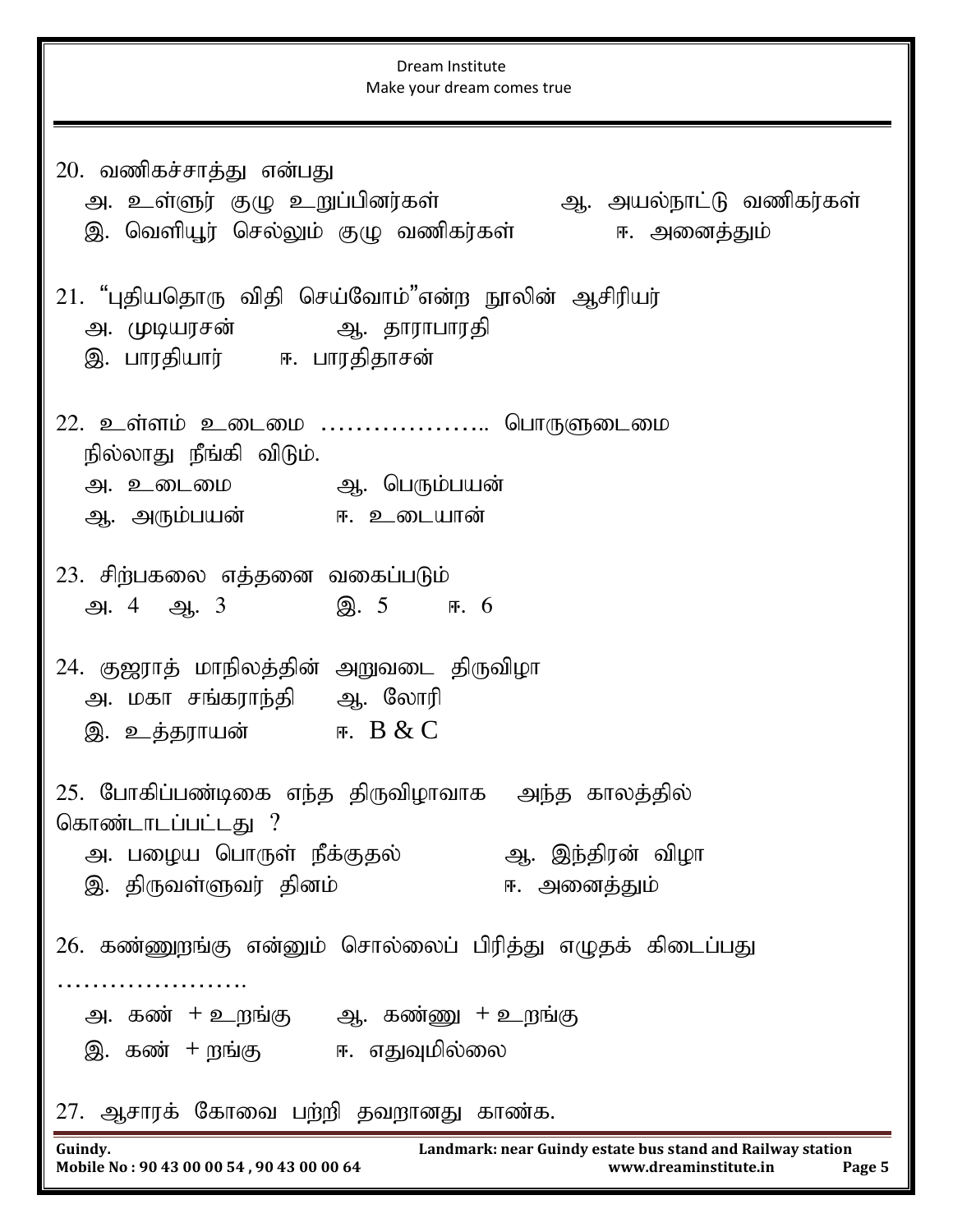| Dream Institute<br>Make your dream comes true                                                                                                                     |  |  |  |  |  |  |  |
|-------------------------------------------------------------------------------------------------------------------------------------------------------------------|--|--|--|--|--|--|--|
| அ. இந்நூல் நூறு வெண்பாக்களைக் கொண்டது.<br>ஆ. ஆசாரக் கோவை ஆசிரியர் பிறந்த ஊர் முள்ளுயூர்<br>இ. ஆசாரக் கோவை என்பது நல்ல ஒழுக்கங்களின் தொகுப்பு<br>ஈ. அனைத்தும் தவறு |  |  |  |  |  |  |  |
| 28. ஒப்புரவு — என்ற சொல்லின் பொருள்.<br>அ. பிறர் செய்த உதவியை மறவாமை<br>ஆ. பிறருக்கு உதவி செய்தல்<br>இ. நட்புக் கொள்ளுதல்<br>ஈ. இவை அனைத்தும்                     |  |  |  |  |  |  |  |
| 29. தூஉம் - அளபெடை வகை<br>அ. இன்னிசை அளபெடை       ஆ. இசைநிறை அளபெடை<br>இ. சொல்லிசை அளபெடை ஈ. எதுவுமில்லை                                                          |  |  |  |  |  |  |  |
| 30. பொருந்தாது<br>இ. பந்தல் ஈ. காற்று<br>அ. பஞ்சு<br>ஆ. பண்பம்                                                                                                    |  |  |  |  |  |  |  |
| 31. தமிழக அரசு தொடங்கியுள்ள நூலக திட்டம்<br>அ. வீட்டிற்கொரு புத்தக சாலை<br>ஆ. வீதியில் புத்தக சாலை<br>இ. நடமாடும் நூலகம்<br>ஈ. அனைத்தும்                          |  |  |  |  |  |  |  |
| 32. கன்னியாகுமரியில் காமராசருக்கு மணிமண்டபம் அமைத்த நாள் மற்றும்<br>வருடம்.                                                                                       |  |  |  |  |  |  |  |
| அ. 06.10.2006 ஆ. 02.10.2006 இ. 02.10.2000 ஈ. 02.10.2002                                                                                                           |  |  |  |  |  |  |  |
| 33. காமராசர் கல்வி பணிகளில் இல்லாதது காண்க.<br>அ. இலவசக் கட்டாயக் கல்விக்கான சட்டம் ஆ. சீருடைத் திட்டத்தை<br>அறிமுகம்                                             |  |  |  |  |  |  |  |
| இ. பள்ளிச்ச சீரமைப்பு மாநாடுகள்     ஈ. பள்ளி நூலகம் தொடங்கினார்                                                                                                   |  |  |  |  |  |  |  |
| 34. எளிய தமிழில் சமூகச் சீர்திருத்தக் கருத்துக்களை பாடியவர்.                                                                                                      |  |  |  |  |  |  |  |
| Guindy.<br>Landmark: near Guindy estate bus stand and Railway station<br>Mobile No: 90 43 00 00 54, 90 43 00 00 64<br>www.dreaminstitute.in<br>Page 6             |  |  |  |  |  |  |  |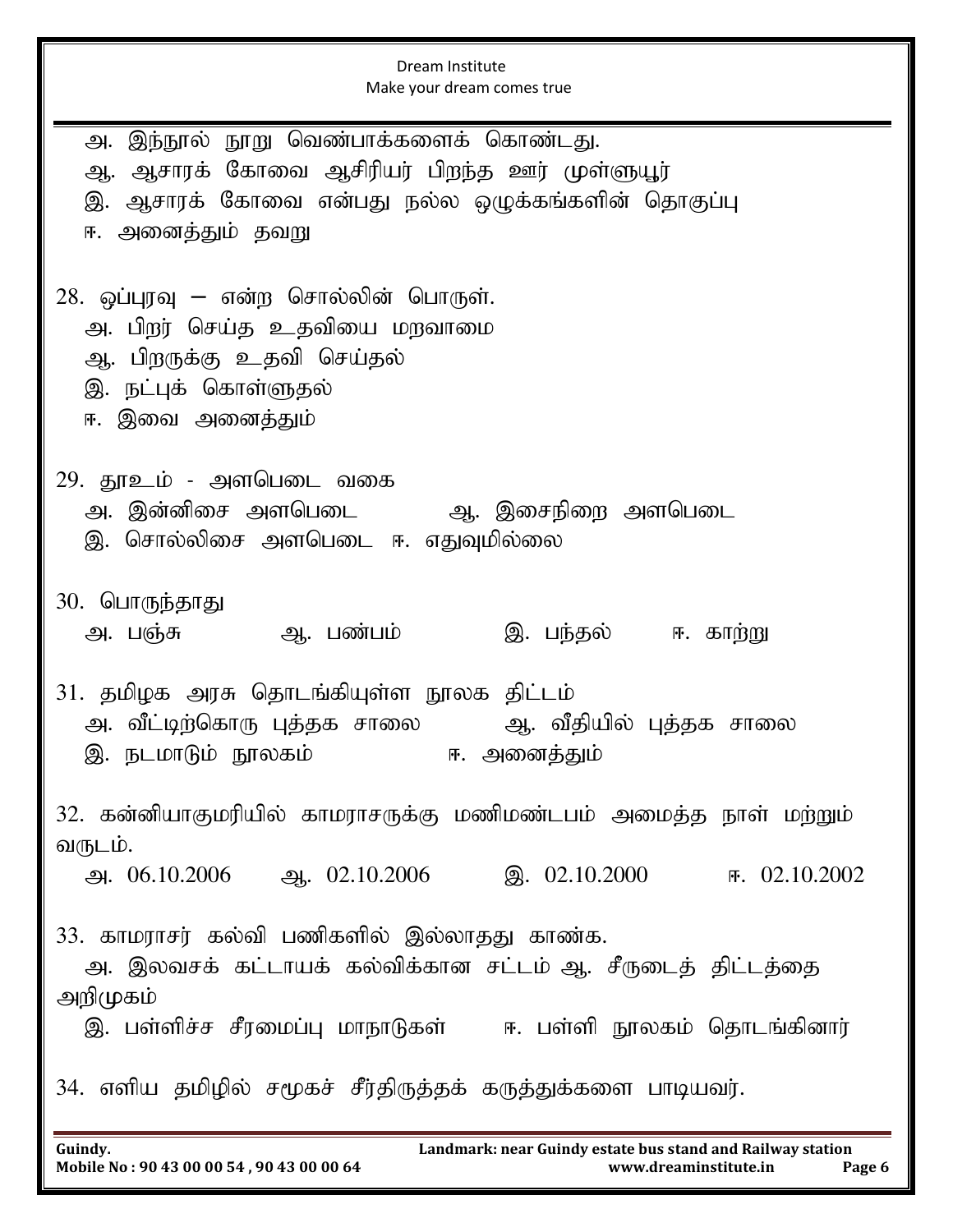| Dream Institute<br>Make your dream comes true                                                                                                                                                                                            |  |  |  |  |  |  |  |
|------------------------------------------------------------------------------------------------------------------------------------------------------------------------------------------------------------------------------------------|--|--|--|--|--|--|--|
| அ. முடியரசன்<br>ஆ. தாராபாரதி<br>இ. கல்யாணசுந்தரம் ஈ. எஸ்.இராமகிருஷ்ணன்                                                                                                                                                                   |  |  |  |  |  |  |  |
| 35.கொன்றை வேந்தன் - யாருடைய நூல் ?<br>இ. முடியரசன்                ஈ. தாராபாரதி                                                                                                                                                           |  |  |  |  |  |  |  |
| 36. "OLD MAN AND THE SEA" என்ற நூல் நோபல் பரிசு பெற்ற ஆண்டு<br>9.1954<br>ஆ. 1956 இ. 1960 ஈ. 1952                                                                                                                                         |  |  |  |  |  |  |  |
| 37. செங்கல் நாரைகள் எந்த பகுதியில் இருந்து வருவதாக கூறப்பட்டுள்ளது ?<br>அ. அரேபிய ஆ. கிரேக்கம்<br>இ. ஐரோப்பிய   ஈ. ஆப்பிரிக்கா                                                                                                           |  |  |  |  |  |  |  |
| 38. சிட்டுக்குருவி பற்றிய தவறான செய்தி காண்க.<br>அ. முட்டை அடைகாக்கும் நாள்கள் பதினைந்து (15) நாட்கள்<br>ஆ. பெண் குருவியின் உடல் முழுவதும் மங்கிய பழுப்பு நிறத்தில்<br>இருக்கும்<br>இ. வாழ்நாள் பதின்மூன்று ஆண்டுகள்<br>ஈ. அனைத்தும் சரி |  |  |  |  |  |  |  |
| 39. கொங்கு – என்பதன் பொருள்<br>அ. மகரந்தம் ஆ. மலர்தல்<br>$\mathcal{B}$ . மலர் கூட்டம் ஈ. $A & B$                                                                                                                                         |  |  |  |  |  |  |  |
| 40. அத்திமலர் மாலையை அணிந்ததாக சிலப்பதிகாரம் கூறும் மன்னன் ?<br>அ. சேர மன்னன்       ஆ. சோழ மன்னன்<br>இ. பாண்டிய மன்னன் ஈ. யாருமில்லை                                                                                                     |  |  |  |  |  |  |  |
| 41. நாம நீர் வேலி உலகிற்கு அவன் அளிபோல்<br>மேல் நின்று தான் சுரத்தலான் - யாருடைய வரிகள்                                                                                                                                                  |  |  |  |  |  |  |  |
| Landmark: near Guindy estate bus stand and Railway station<br>Guindy.<br>Mobile No: 90 43 00 00 54, 90 43 00 00 64<br>www.dreaminstitute.in<br>Page 7                                                                                    |  |  |  |  |  |  |  |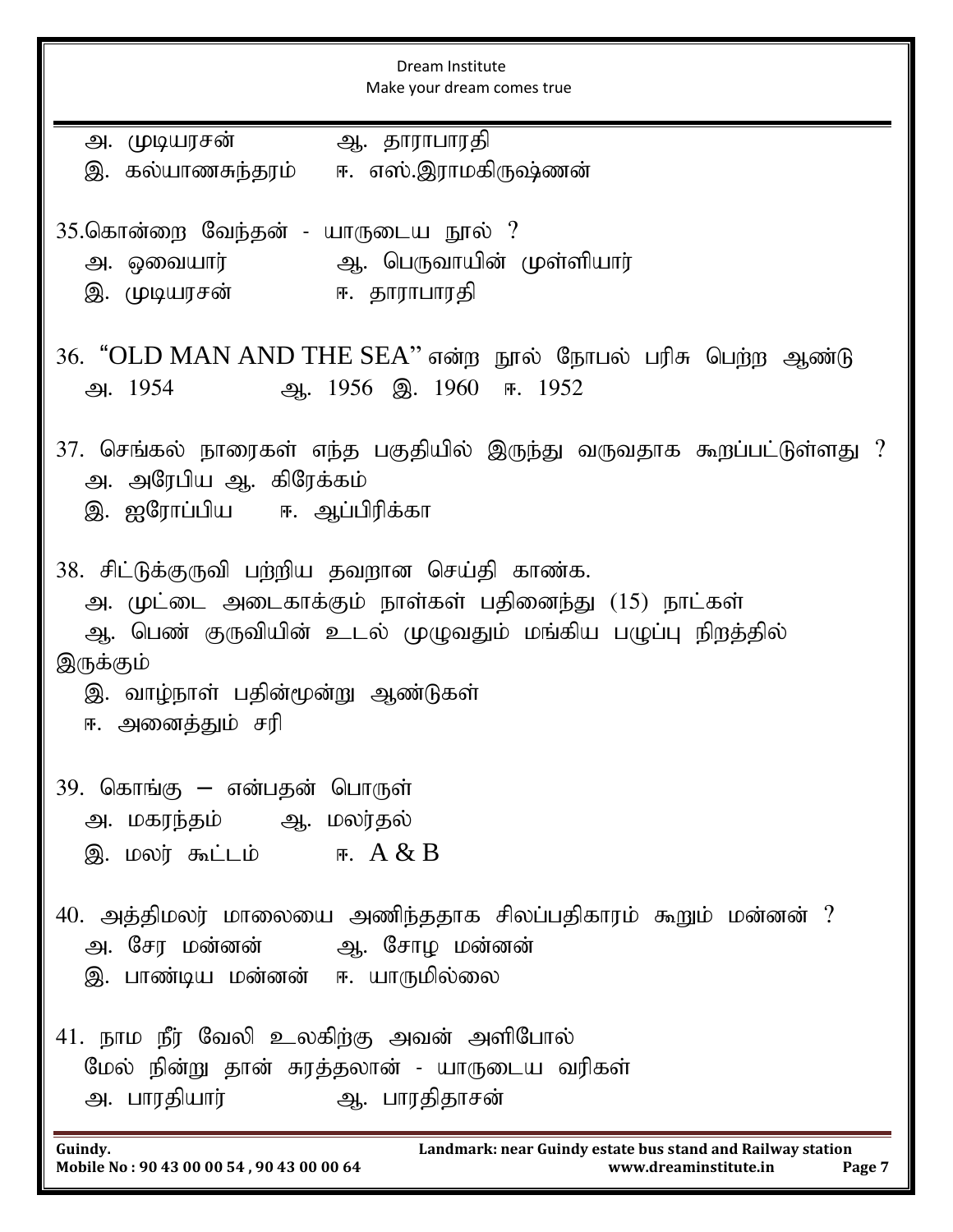| Dream Institute<br>Make your dream comes true                                                                                                                                                                                            |  |  |  |  |  |  |  |
|------------------------------------------------------------------------------------------------------------------------------------------------------------------------------------------------------------------------------------------|--|--|--|--|--|--|--|
| இ. இளங்கோவடிகள் ஈ. ஔவையார்                                                                                                                                                                                                               |  |  |  |  |  |  |  |
| 42. இளங்கோவடிகள் காலம்<br>அ. கி.மு. முதலாம் நூற்றாண்டு<br>ஆ. கி.பி. இரண்டாம் நூற்றாண்டு<br>ஈ. கி.பி. மூன்றாம் நூற்றாண்டு<br>இ. கி.மு. இரண்டாம் நூற்றாண்டு                                                                                |  |  |  |  |  |  |  |
| 43. தவறானது ?<br>அ. ஆழ அமுக்கி முகக்கினும் ஆழ்கடல் நீர் - ஔவையார்<br>ஆ. தென்திசை குமரிஆடி வடதிசை ஏகுவீர் - இளங்கோவடிகள்<br>இ. வாழும் உயிரை வாங்கிடல் இந்த மண்ணில் எவர்க்கும் எளிதாகும் -<br>கவிமணி<br>ஈ. அனைத்தும் தவறு                  |  |  |  |  |  |  |  |
| 44. தமிழே உன்னை நினைக்கும்<br>தமிழனின் நெஞ்சம் இனிக்கும் இனிக்கும்<br>அ. பாரதியார்             ஆ. பாரதிதாசன்<br>இ. காசி ஆனந்தன் ஈ. முடியரசன்                                                                                             |  |  |  |  |  |  |  |
| 45. முடியரசன் பொருந்தாது<br>அ. தேனி மாவட்டம் பெரியகுளம்<br>ஆ. கவியரசு என்னும் பட்டம் பெற்றவர்<br>இ. 1957ல் பேரறிஞர் அண்ணா திராவிட நாட்டின் வானம்பாடி என்ற<br>பட்டத்தை வழங்கினார்<br>ஈ. பூங்கொடி காவியம் சாகித்திய அகாடமி விருது பெற்றது. |  |  |  |  |  |  |  |
| 46. பாரதிதாசன் பிறந்த தேதி<br>அ. 29.05.1981<br>ஆ. 29.04.1891<br>இ. 29.04.1890<br>F. 25.04.1891                                                                                                                                           |  |  |  |  |  |  |  |
| 47. பொருந்தாது<br>அ. தமிழன் கண்டாய் - அப்பர்                                                                                                                                                                                             |  |  |  |  |  |  |  |
| Landmark: near Guindy estate bus stand and Railway station<br>Guindy.<br>Mobile No: 90 43 00 00 54, 90 43 00 00 64<br>www.dreaminstitute.in<br>Page 8                                                                                    |  |  |  |  |  |  |  |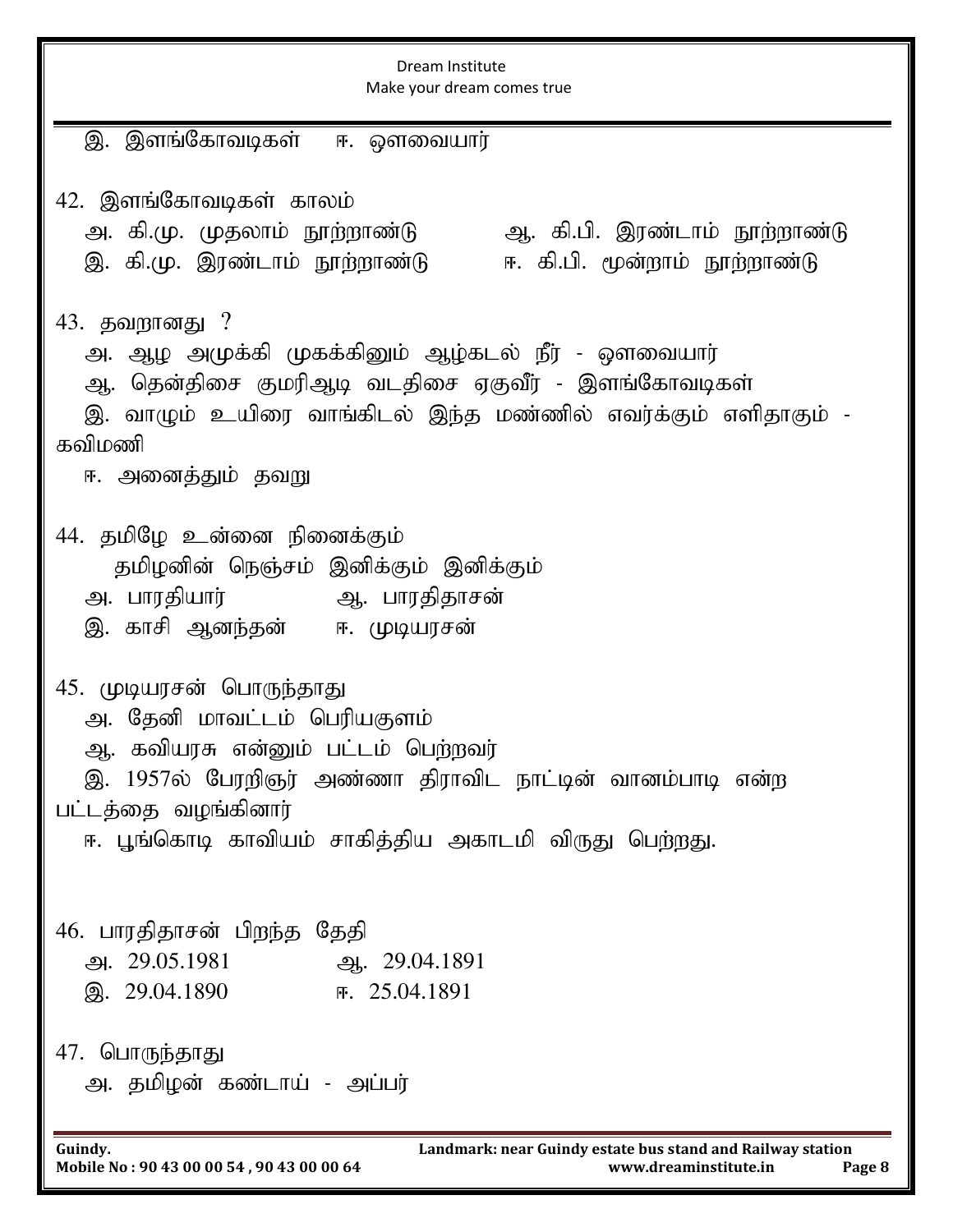Dream Institute Make your dream comes true **Guindy. Landmark: near Guindy estate bus stand and Railway station Mobile No : 90 43 00 00 54 , 90 43 00 00 64 www.dreaminstitute.in Page 9** ஆ. என்று பிறந்தவள் என்று உணராத – பாரதிதாசன் இ. இமிழ்கடல் வேலியைத் தமிழ்நாடு ஆக்கி - இளங்கோவடிகள் ஈ. அனைத்தும் தவறு 48. "இந்த பெரியவரின் அடி நிழலில் இருந்து தமிழ் கற்க வேண்டும்" - இது யார் கூற்று  $?$ அ. உ.வே சாமிநாதர் ஆ. காந்தியடிகள் ,. [p.A.Nghg; <. ,uh[h[p 49. காந்தியடிகள் முதன்முறையாகச் சென்னை வந்த ஆண்டு மற்றும் மாதம் அ. 1919 ஜனவரி ஆ. 1920 பிப்ரவரி இ. 1919 பிப்ரவரி ஈ. 1919 மார்ச் 50. கனிச்சாறு எத்தனை தொகுதிகளை கொண்ட பாடல் ?  $\mathfrak{B}. 8 \quad \mathfrak{B}. 7 \quad \mathfrak{B}. 6 \quad \mathfrak{F}. 5$ 51. அயில் என்பதன் பொருள் m. nray; M. kuk; ,. \$u;ik <. vJTkpy;iy 52. இரவி - இறவி பொருள் தருக. அ. கா $\beta$  – பெண் – ஆ. பெண் - கா $\beta$ இ. சூரியன் - பெண் ஈ. பெண் - சூரியன் 53. கோறல் - பொருள் அ. சொல்லுதல் <sup>ஆ. தொல்லுதல்</sup> .<br>இ. வீரத்தன்மை ஈ. எதுவுமில்லை 54.தாரை – என்பதன் பொருள் அ. கொடை ஆ. படை இ. வழி ஈ. அரக்கன் 55. தழீஇய – என்பதன் பொருள்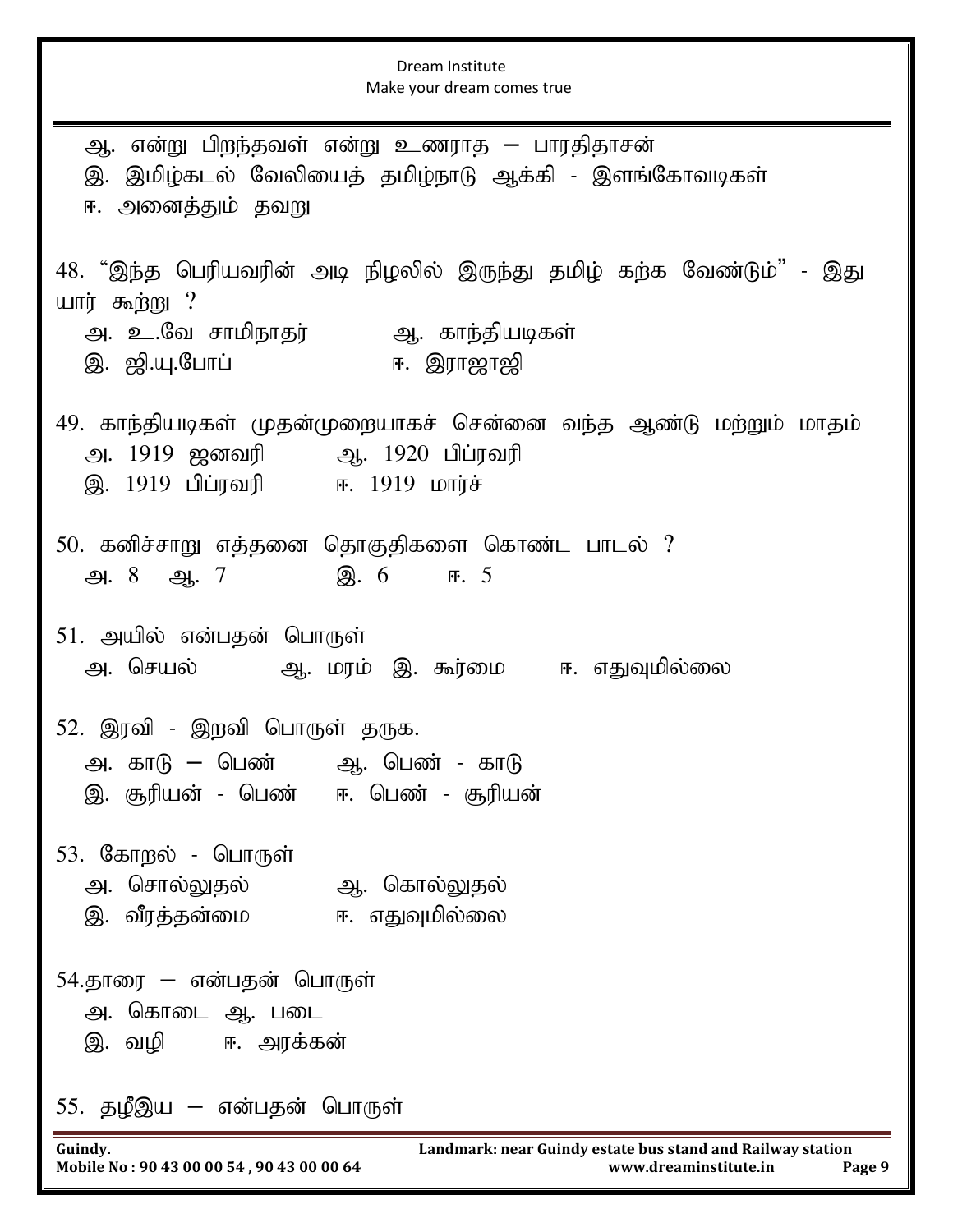| Dream Institute<br>Make your dream comes true                                                                         |  |  |  |  |  |  |  |  |
|-----------------------------------------------------------------------------------------------------------------------|--|--|--|--|--|--|--|--|
| அ. தழுவி         ஆ. கலந்த<br>இ. முதன்மை   ஈ. தகுதி                                                                    |  |  |  |  |  |  |  |  |
| 56. துன்னலர் - என்பதன் எதிர்ச்சொல்<br>அ. நண்பர்         ஆ. பகைவர்<br>இ. அயலர்   ஈ. நெருங்கியவர்                       |  |  |  |  |  |  |  |  |
| 57. நறவம் - என்பதன் பொருள்<br>அ. மான்               ஆ. தேன்         இ. மிகுதி ஈ. கண்கள்                               |  |  |  |  |  |  |  |  |
| 58. தூதின் இலக்கணம் கூறும் நூல்<br>அ. இலக்கண நூற்பா       ஆ. இலக்கண விளக்கம்<br>இ. இலக்கண செய்யுள்     ஈ. எதுவுமில்லை |  |  |  |  |  |  |  |  |
| 59. அவ்வூர் - பிரித்து எழுதுக<br>அ. அ + வழி ஆ. அவ் + வூர்<br>இ. அ $+$ ஊர் ஈ. அவ் $+$ வூர்                             |  |  |  |  |  |  |  |  |
| 60. இயற்றமிழ் - பிரித்து எழுதுக.<br>அ. இய + தமிழ்         ஆ. இயல்  + தமிழ்<br>இ. இயற்று  + தமிழ்<br>ஈ. எதுவுமில்லை    |  |  |  |  |  |  |  |  |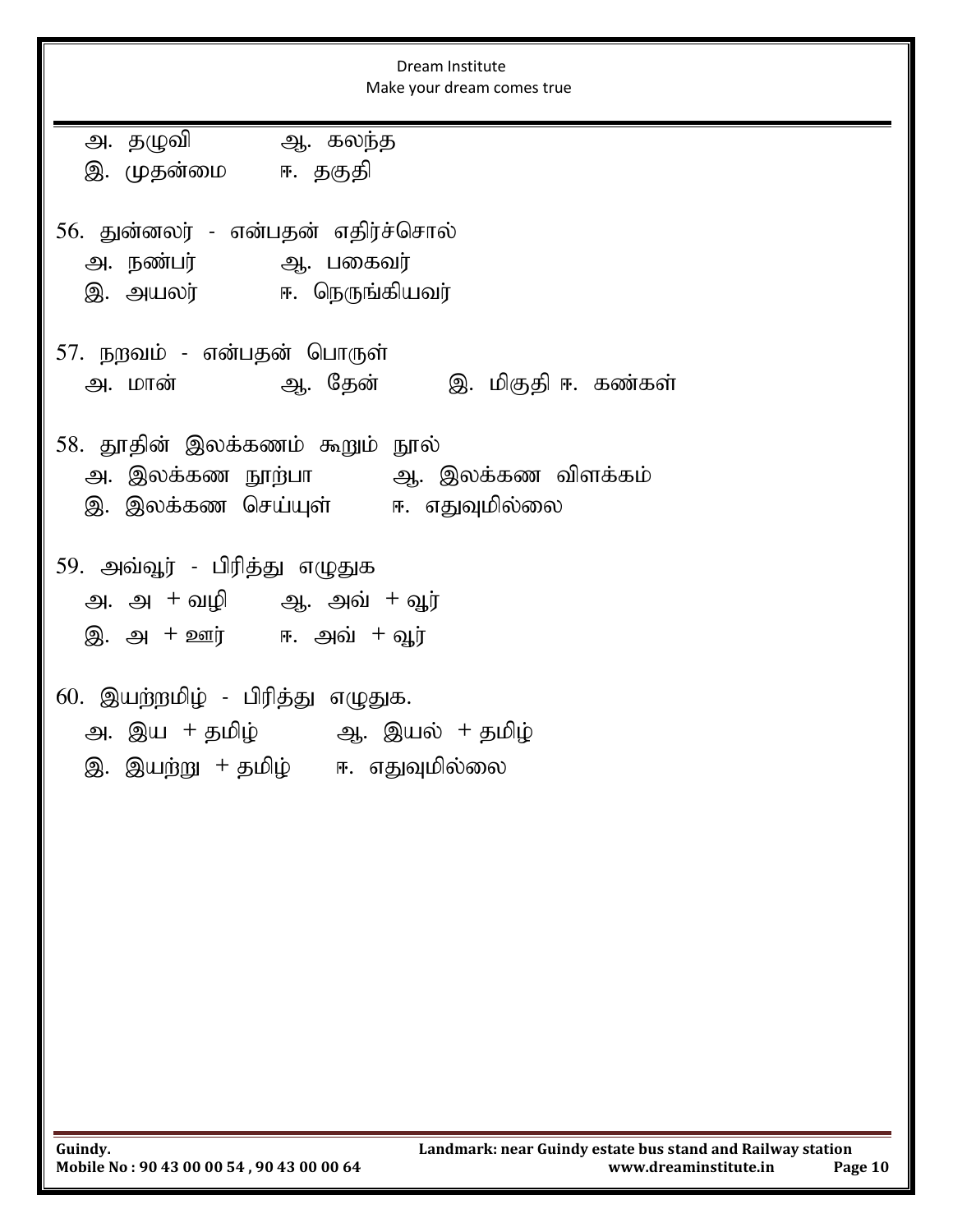#### Dream Institute Make your dream comes true

### ANSWER KEYS

| 1.  | B             | 2.  | D             | 3.  | B             | 4.  | $\mathsf{C}$  | 5.  | B             |
|-----|---------------|-----|---------------|-----|---------------|-----|---------------|-----|---------------|
| 6.  | A             | 7.  | A             | 8.  | B             | 9.  | $\mathcal{C}$ | 10. | $\mathcal{C}$ |
| 11. | D             | 12. | $\mathcal{C}$ | 13. | $\mathcal{C}$ | 14. | D             | 15. | $\mathcal{C}$ |
| 16. | A             | 17. | B             | 18. | $\mathcal{C}$ | 19. | $\mathcal{C}$ | 20. | $\mathcal{C}$ |
| 21. | A             | 22. | A             | 23. | A             | 24. | $\mathsf{C}$  | 25. | B             |
| 26. | A             | 27. | B             | 28. | B             | 29. | B             | 30. | A             |
| 31. | $\mathsf{C}$  | 32. | $\mathcal{C}$ | 33. | D             | 34. | $\mathsf{C}$  | 35. | $\mathsf{C}$  |
| 36. | A             | 37. | $\mathcal{C}$ | 38. | A             | 39. | A             | 40. | B             |
| 41. | $\mathcal{C}$ | 42. | B             | 43. | B             | 44. | $\mathsf{C}$  | 45. | D             |
| 46. | D             | 47. | B             | 48. | B             | 49. | $\mathsf{C}$  | 50. | A             |
| 51. | $\mathcal{C}$ | 52. | C             | 53. | B             | 54. | $\mathsf{C}$  | 55. | B             |
| 56. | B             | 57. | B             | 58. | B             | 59. | C             | 60. | B             |